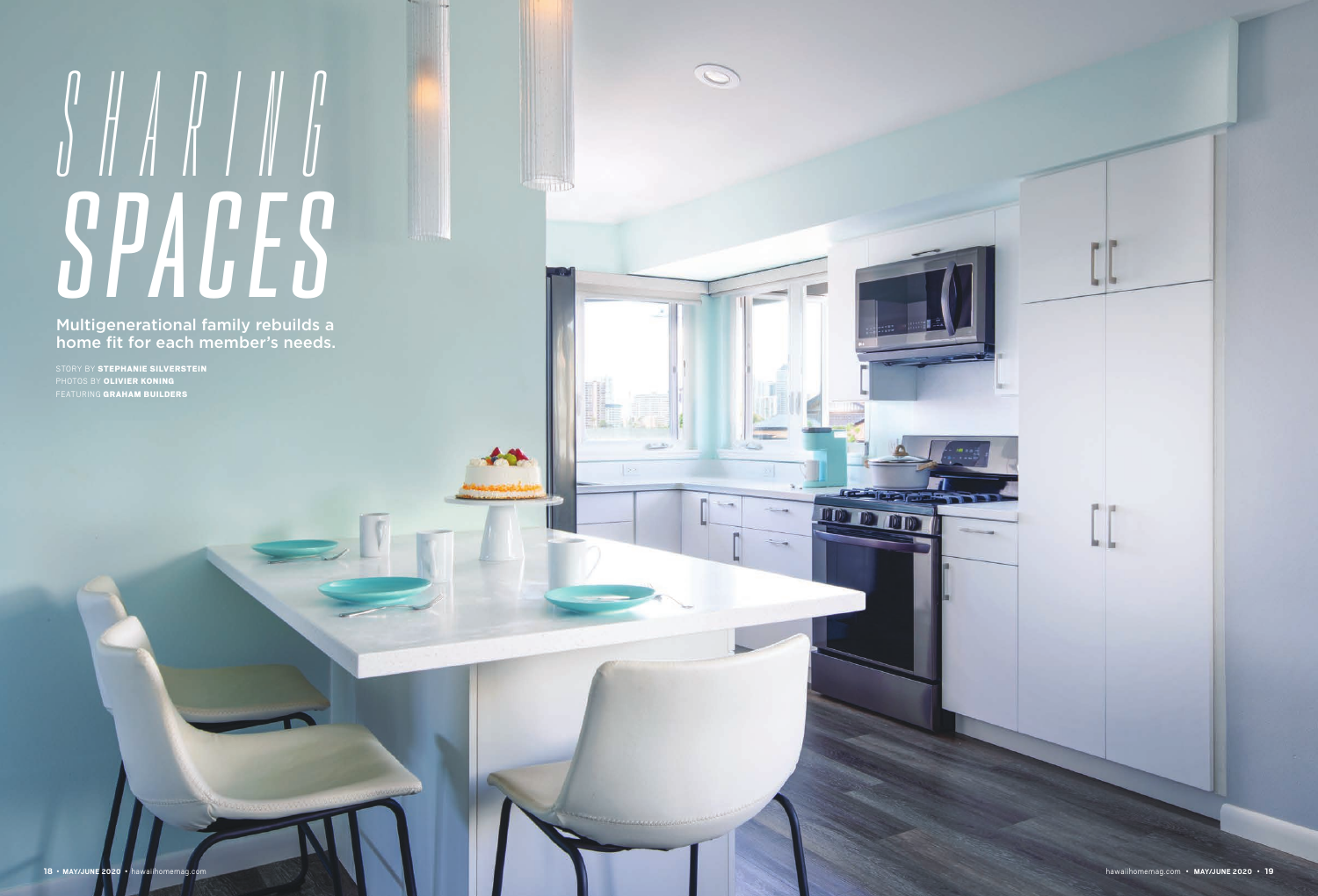LEFT: The stairway's open cable rail helps the adjacent living room feel a bit larger.

RIGHT: The granddaughter got involved in the plans for the new home, too, selecting for her bedroom a unicorn theme and the paint color: Sherwin-Williams' Aquacade (SW 7130) in Duration satin sheen.

## "This home offers the homeowners' trifecta of hopes: privacy, functionality and flexibility." **— EVAN FUJIMOTO, GRAHAM BUILDERS**



**he owner of this honolulu property** was at a crossroads. Her family home had been well maintained since it was built about 60 years ago, but a few major projects were coming due at the same time. Coupled with her family's changing needs, she considered whether to remodel, sell and buy somewhere turnkey, or tear down and build new. She decided to stay and have

a new home built on the property that's always been home. The family chose to work with design-build firm Graham Builders to craft their new house. One of Graham Builders' specialties is multigenerational homes with aging-in-place features. This was important to the homeowner, who wanted a house she could safely grow old in. It would need to have separate living areas for the three generations that live here: a private suite on the ground floor for herself and enough room on the second story to accommodate her daughter, son-in-law and granddaughter, with common spaces to share with one another.



ABOVE: The living room is outfitted with sofas from HomeWorld Furniture and colorful pillows from Pacific Home.



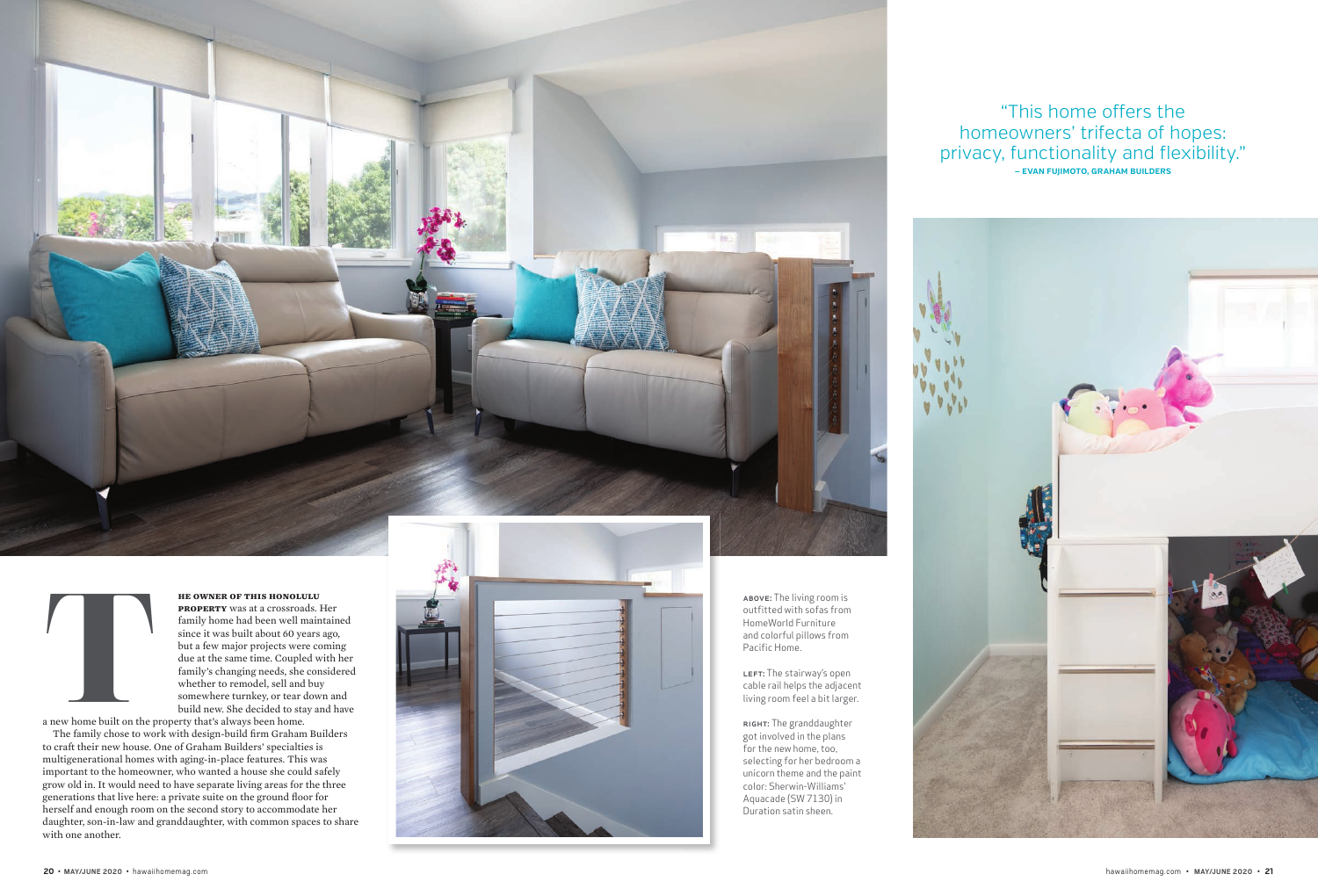Graham Builders designed and built a contemporary two-story, three-bed, three-bath home that gives the family shared spaces to enjoy together, and rooms to retreat to for privacy.

The grandmother's suite is easily accessible from the two-car garage and front door. It has a wet bar, plenty of storage and room for her to relax and move about. The bathroom is spacious and designed to accommodate needs that could arise in the future.

"Extra space in front of the vanity and toilet make it easy to maneuver a walker and possible wheelchair," explains Evan Fujimoto, president of Graham Builders. "A zero-step shower is easy to enter – nothing to step over! - and the mosaic tile floor provides more 'grip' than larger floor tiles would. Behind the shower walls is bracing for future grab bars – the grandmother did not want to install them now."

RIGHT: The grandmother's suite is equipped with a wet bar and storage space.

FAR RIGHT: The shower walls are easy-to-clean solid surfaces, with bracing behind them for grab bars to be installed later. The shower head is adjustable to accommodate washing while sitting or standing, and a spout makes cleaning feet easier.







Her suite provides the peace of mind that she can continue living here, at the place that's always been home. "I've learned as the older generations in a home begin to have greater needs due to normal aging, it may have been time to think ahead," she says. "I wanted a ground floor space to plan for aging. I've learned that you do not want to wait until something unexpected happens and you are forced to make other choices at the last minute."

"I've learned as the older generations in a home begin to have greater needs due to normal aging, it may have been time to think ahead." **— HOMEOWNER**